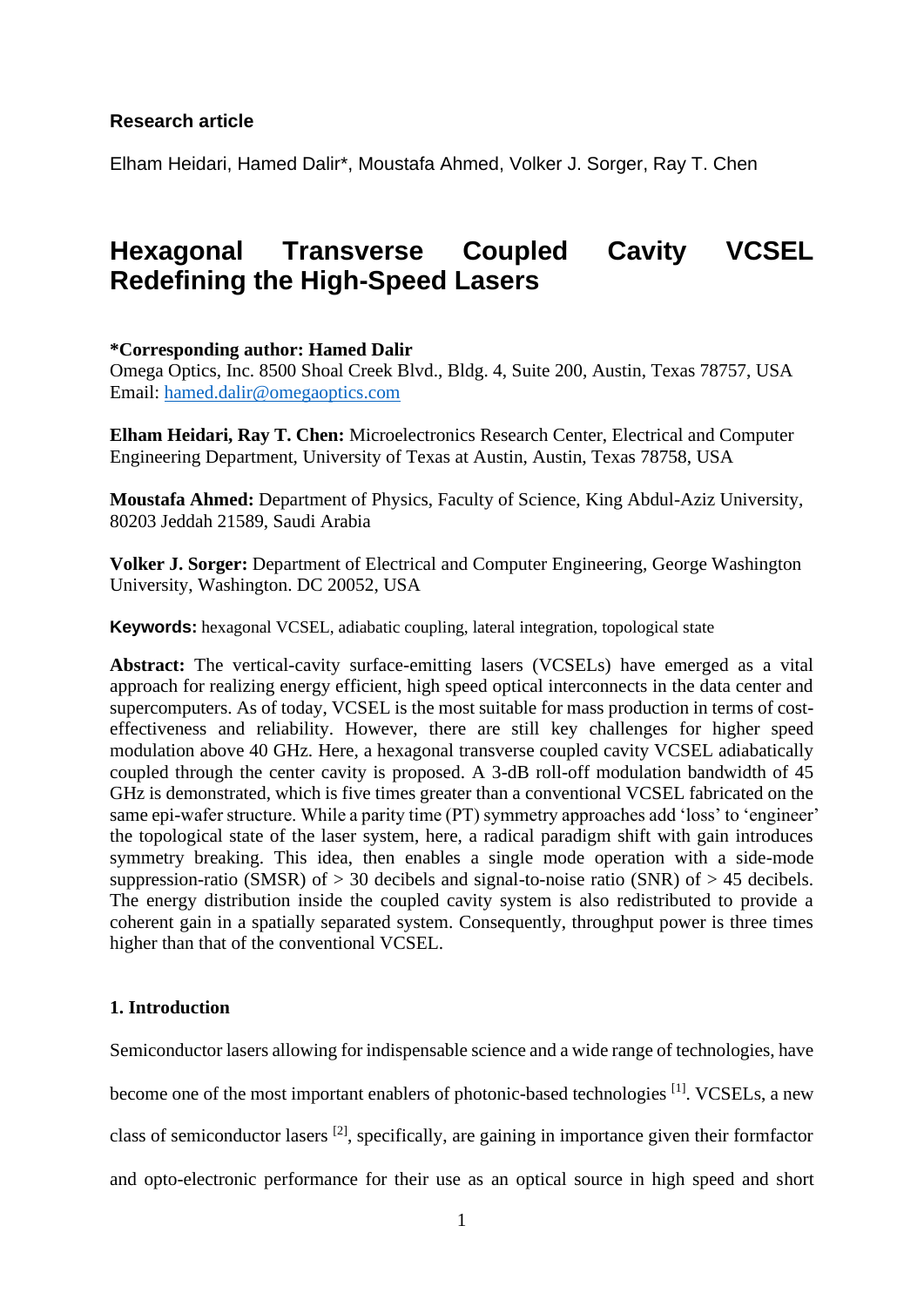wavelength communications  $[3,4]$ , and sensors  $[4-6]$ . For instance, in recent years VCSELs have been deployed aside semiconductor diode lasers as the sources in cost-effective fiber links and data center networks  $[7-9]$  due to their distinct features, such as high reliability, low cost and high yield, low power consumption and easy packaging; low threshold and operating currents, high temperature stability and straightforward fabrication of dense arrays [4,10,11].

For data-transmission applications, a high modulation bandwidth is desired. The 3-dB bandwidth of the VCSEL is limited by thermal effects, parasitic resistance, capacitance, and nonlinear gain effects (such as relaxation oscillations)  $[12,13]$ . Thus, with an opportune design of the active region and RC-parasitic, which shunts the modulation current outside the active region at high frequencies, a high modulation bandwidth can be achieved. Optical feedback has proven to increase the modulation bandwidth of VCSELs, due to an induced photon-photon resonance (PPR) effect [14-17]. Dalir et al. [18,19] demonstrated modulation bandwidth enhancement of the VCSEL via adding a single transverse-coupled-cavity (TCC) to a primary VCSEL cavity. The underlying principle is to control the slow-light delay in the TCC via an induced slow-light feedback. However, strong PPR effects incur relatively large kinks in the light-versus-current (L-I) characteristics. The kinks indicate that because of the supply current being increased, the laser behavior turns from stable to unstable <sup>[18-22]</sup>. Interestingly, multiple TCCs (MTCCs) are advantageous to avoid the kinks in the stable region of L-I curve. This is the common issue in standard coupled cavities (twin cavities)  $[18,23]$  as well as optical injection [24] .

Here, we demonstrate a micro-cavity laser that is adiabatically coupled with MTCC, forming a hexagonal lattice, which allows slow-light feedback from each TCC directly into the center (modulated) cavity. With an aim to achieve high power, single-mode operation, the Vernier effect in hexagonal VCSEL can be utilized in a larger aperture design  $[25,26]$ . We demonstrated operating speeds up-to 45 GHz, side-mode suppression (SMSR) of  $>$  30 dB and signal-to-noise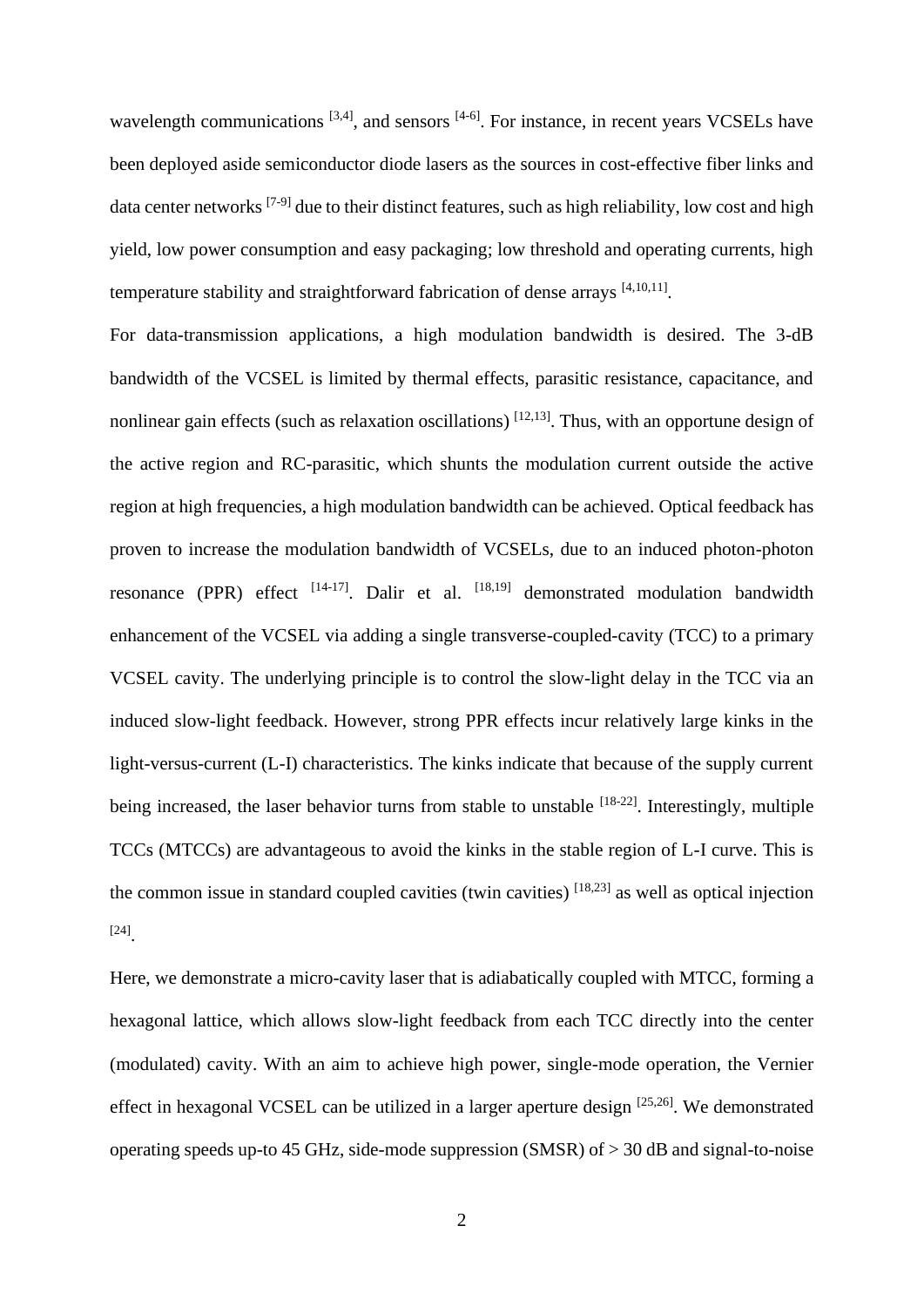ratio (SNR) of > 45 dB. Finally, we optimized the lattice design to extend the stability along larger output power by about three times when compared with conventional VCSEL <sup>[27]</sup>.

#### **2. Structure and Concept**

The MTCC VCSEL design aims to facilitate an adiabatically optical energy sharing amongst the coupled cavities with respect to the center lasing cavity **(Figure 1)**. Even if this feedback strength of each cavity is only moderate  $(-0.1 \text{ THz})^{[28]}$ , due to its adiabatic design, the laser cavity parametrically accumulates an increased amount of the slow-light portion of the light gain and makes this available for the to-be-modulated cavity. The spatial separation of functionality between creating selective gain and modulation functionality is key to realizing both high-speed and high power in single mode operation. This design is advantageous by avoiding the optical loss accumulated in the chain of cascaded TCCs<sup>[27]</sup>.

Unlike a conventional VCSEL design, our MTCC-based structure light has an additional horizontal (lateral) component with an angle close to 90° near the cut-off condition of light propagation <sup>[29]</sup>. Thus, the main fraction of the slow light effect is totally reflected at the far end of each feedback cavity and is coupled back into the modulating cavity with a coupling ratio of η. The period of each round trip in the TCC of width L<sub>C</sub> is  $\tau = 2n_g L_c/C$  while  $n_g = fn$  is the group index with *n* and *f* being the average material refractive index and slow-light factor, respectively  $^{[18]}$ . If we consider multiple round trips of the slow light in the MTCCs, the threshold gain  $G<sub>thD</sub>$  of the VCSEL is defined by  $[30]$ :

$$
G_{th} = G_{thD} - \frac{v_g}{W} \ln \prod_{m=1}^{M} \left| U_m(t - \tau_m) \right| \tag{1}
$$

which is generalizations of the forms in <sup>[30,31]</sup> where  $U_m(t-\tau_m)$  is the time-delay function describing the slow-light feedback from the  $m<sup>th</sup>$  TCC. It is defined in terms of the time delay field  $E(t-\tau)$  as: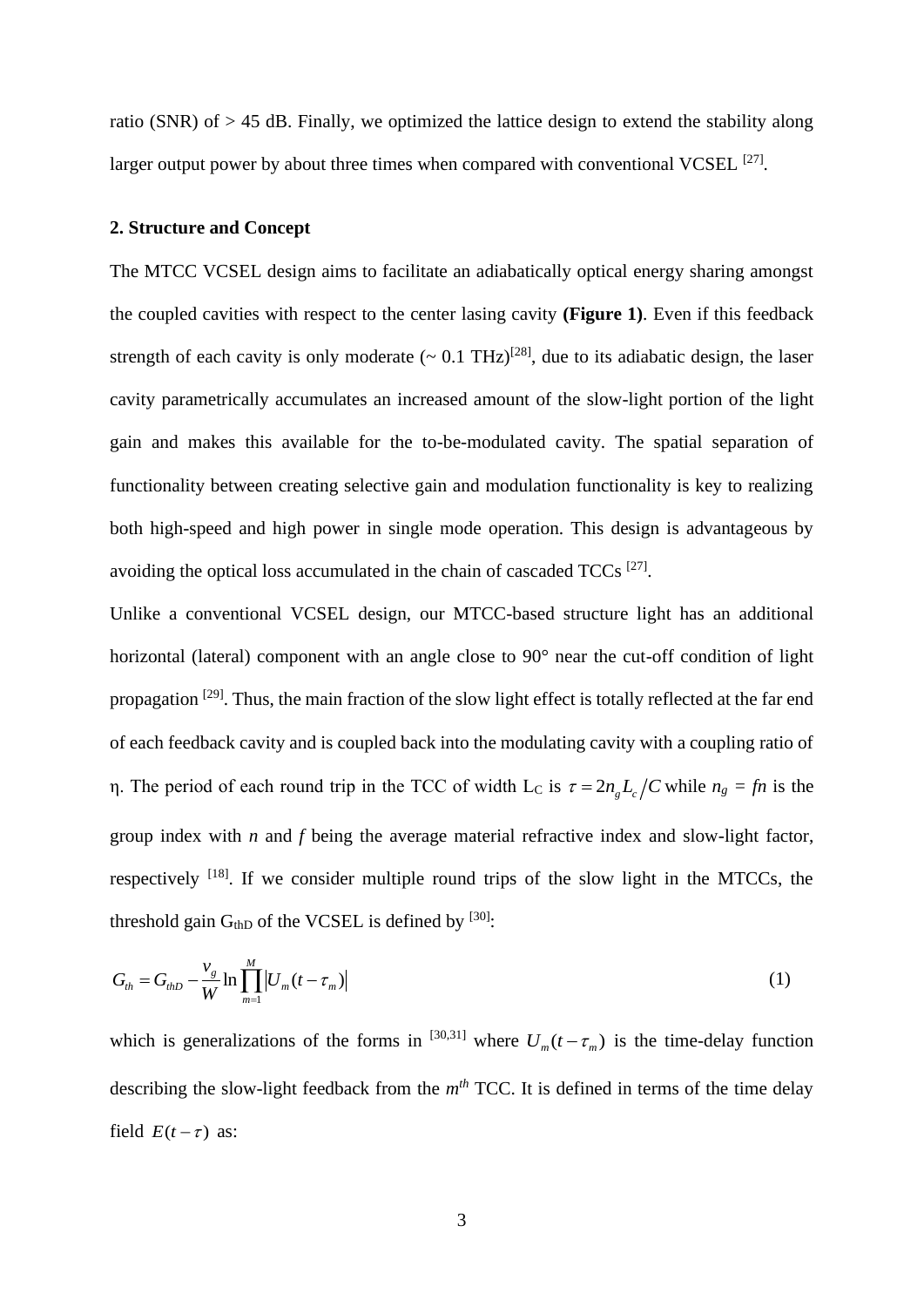$$
U_{m}(t-\tau_{m}) = \left| U_{m}(t-\tau_{m}) \right| e^{j\varphi_{m}} = 1 + \frac{\eta_{m}}{\eta_{m}-1} \sum_{p} \sqrt{1-\eta_{m}^{p}} e^{-2p\alpha_{cm}L_{cm}} e^{-j2p\beta_{cm}L_{cm}} \sqrt{\frac{S(t-p\tau_{m})}{S(t)}} e^{j\theta(t-p\tau_{m})-j\theta(t)}
$$
\n(2)

where the summation is over the multiple round trips in TCC,  $e^{-2p\alpha_{cm}L_{cm}}$ , and  $e^{-j2p\beta_{cm}L_{cm}}$  are the loss and phase delay of slow-light during each round trip.  $\alpha_{cm} = f \alpha_m$  and  $\beta_{cm} = 2\pi n/(\lambda f)$  are the lateral optical loss and propagation constant, where  $\alpha_m$  is the material loss related to the  $m^{th}$ TCC and  $\lambda$  is emission wavelength. In this case,  $\eta_m$  is the coupling ratio of the slow-light feedback from the  $m<sup>th</sup>$  cavity, while  $L<sub>cm</sub>$  and  $\tau<sub>m</sub>$  are the corresponding length and round-trip time, respectively.

The rate equations of the MTCC-VCSEL is given for the injected electron density *N(t)*, photon density *S(t)* contained in the lasing mode and the optical phase  $\theta(t) = arg/E(t)$  as:

$$
\frac{dN}{dt} = \frac{\eta_i}{e} I - \alpha v_g \frac{(N - N_T)}{1 + \varepsilon S} S - \frac{N}{\tau_e}
$$
\n(3)

$$
\frac{dS}{dt} = \left[ \Gamma a v_g \frac{N - N_m}{1 + \varepsilon S} - \frac{1}{\tau_p} + \frac{v_g}{W} \sum_{m=1}^{M} \ln |U(t - \tau_m)| \right] S + \Gamma R_{sp}
$$
(4)

$$
\frac{d\theta}{dt} = \frac{\alpha}{2} \left[ \Gamma a v_g (N - N_{th}) + \frac{v_g}{W} \sum_{m=1}^{M} \varphi_m \right]
$$
(5)

where  $\eta_i$  represents the injection efficiency, which is the fraction of terminal current provides carriers that recombine in the active region,  $\alpha$  is the differential gain of the active region whose volume is *V*,  $N_T$  defines the electron numbers at the transparency, and  $\varepsilon$  is the gain suppression coefficient. *Γ* and  $\tau_p = 1/G_{hD}$  represent the confinement factor and photon lifetime in the lasing cavity, respectively.  $\tau_e$  is the electron lifetime due to the spontaneous emission rate,  $R_{sp}$  is the spontaneous emission rate, and *Nth* is the electron number at the threshold. We solve these rate equations via the 4th order of Runge-Kutta method using sinusoidal current modulation with bias component  $I_b$ , modulation component  $I_m$ , and modulation frequency  $f_m$ . The integration step is set to 0.2 ps. Six TCCs are considered, M=6. These TCCs are assumed identical having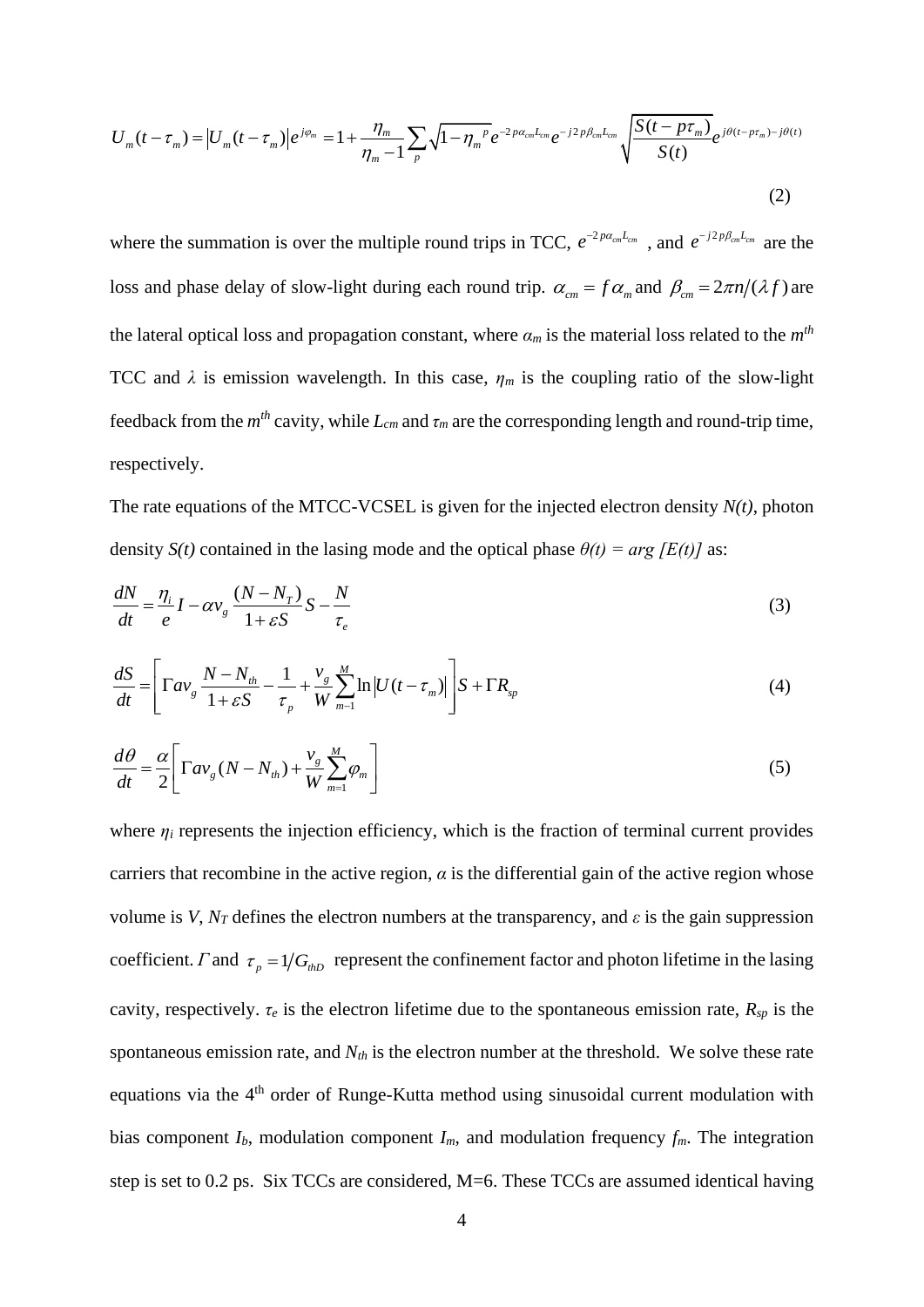the same length of  $L_{cm} = L_c$  and  $\tau_m = \tau$  of slow light. A typical limitation of the single TCC is the need for a strong slow-light coupling into the VCSEL cavity to extend the modulation bandwidth further into the mm-waveband <sup>[30]</sup>. We propose the use of MTCCs in such a way to induce direct slow-light feedback from each TCC. That is, we designed a surrounding MTTCs as shown in the scheme of Figure 1, which would enable for bandwidth enhancement with realistic lower values of the coupling ratio *η*.

## **3. Experimental Demonstration of the Hexagonal VCSEL**

This formulism can predict the MTCCs small signal response based on the modulation frequency **(Figure 2a)**; the laser's intensity modulation (IM) including the multiple PPR effects shows a speed in excess of 40 GHz that is relatively robust against changes in the slow-light feedback (*η*). The IM response of a conventional VCSEL ( $n=0$ ) shows the expected slow (9) GHz) response (Figure 2a) <sup>[18,19, 32]</sup>. For a moderate pump and TCC feedback ( $I_{laser}=2.5\times I_{th}=$ *8 mA* and  $\eta = 0.12$ ) the IM response exhibits an enhanced carrier to photon resonance (CPR) and multiple PPR before its 3-dB roll-off, which occurs at a bandwidth frequency of 42 GHz (Figure 2a). Increasing the coupling between the inner (modulating) cavity and outer (feedback) cavities exhibits an extended 3-dB roll-off of 100 GHz and beyond by further increasing the coupling strength to  $\eta = 0.45$  (Figure 2b)<sup>[33]</sup>. Note, the increased coupling strength adversely affects the stability of the laser. As illustrated in **Figure 2c** light-versus-current characteristics start displaying 'kinks' while the coupling strength increases from *η =0.12* to *0.3*.

**Figure 3** shows a top view of the fabricated hexagonal VCSEL and the calibrated 45 GHz small signal measurement test-setup. This top emitting VCSEL structure is grown by metal organic chemical vapor deposition (MOCVD) on an *n +* substrate. The epitaxial structure consists of 35 pairs of Si-doped bottom Al<sub>0.16</sub>Ga<sub>0.84</sub>As/Al<sub>0.9</sub>Ga<sub>0.1</sub>As distributed Bragg reflector (DBR), while the cavity consists of three 70 Å,  $In<sub>0.3</sub>Ga<sub>0.7</sub>As-GaAs quantum wells (QWs)$  and a top 24-period DBR mirror. Inductively coupled plasma (ICP) etched the mesa into a semiconductor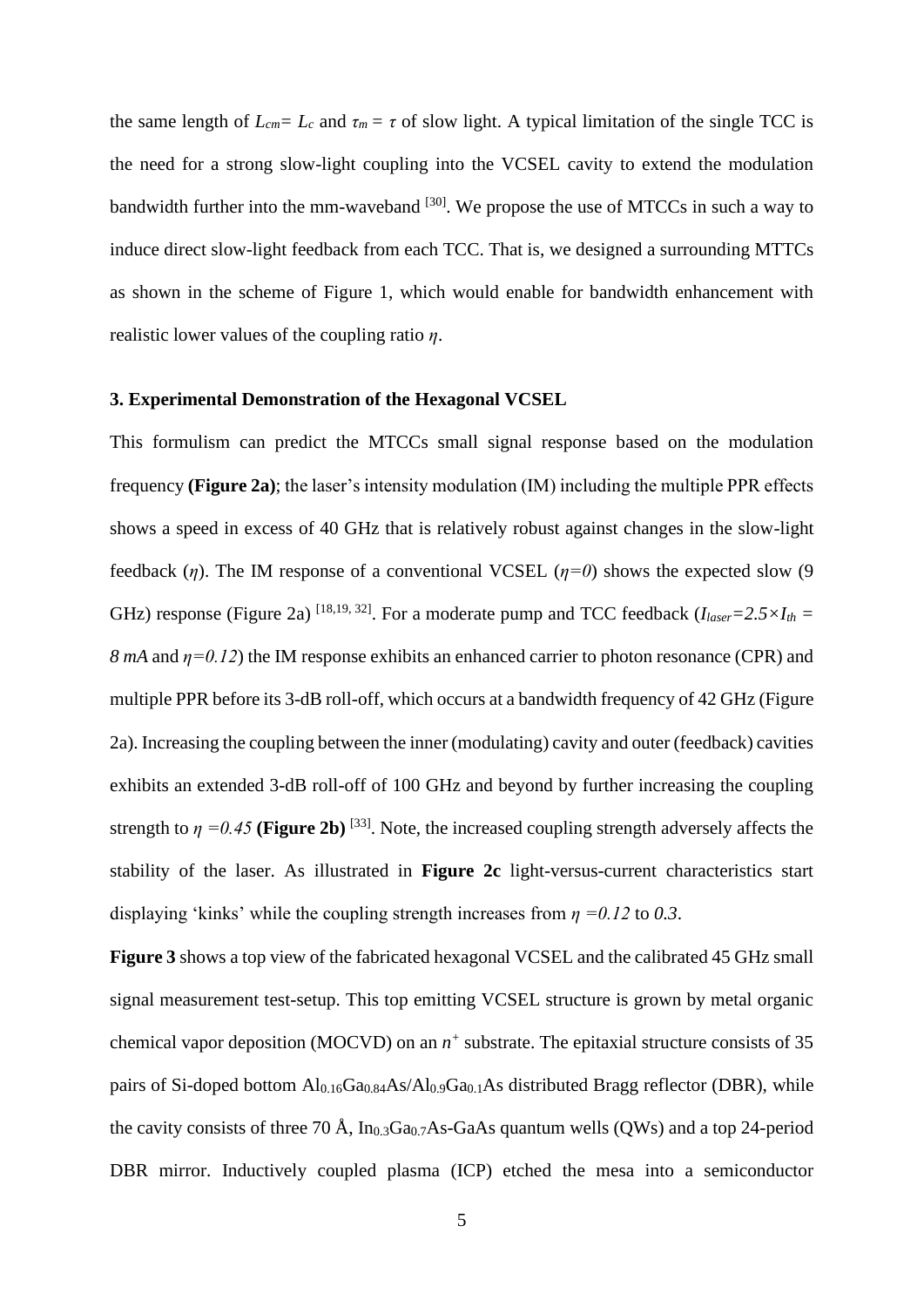heterostructure, and its etch size was selected to be 2  $\mu$ m larger than the active diameter (mesa diameter and oxidation time optimization). The aperture mesa diameters employed are 3.5 μm wide to ensure single transverse mode operation with a lower threshold current in the 3-mA pumping range. The inner cavity is an RF-modulated VCSEL, and the six identical outer cavities, adiabatically coupled to it provide parametrically selective slow light feedback. The end interface of each feedback cavity acts as a perfect mirror in the lateral direction, supporting the lateral optical light coupled back into the inner one  $[34]$ .

However, the TCC-based VCSEL design has two fundamental challenges; (i) a typical limitation of the VCSEL with only a single TCC is the need for a strong slow-light coupling into the VCSEL cavity to enhance the modulation, and (ii) the  $TCC(s)$  add non-linearity impacting the modulation performance  $[18-21]$ .

To mitigate or entirely avoid both possible limitations, we propose and show the use of a multitude of TCCs, rather than relying on a single cavity, but in such a way to induce direct slow-light feedback from each TCC. The small-signal frequency response  $(S_{21})$  of the VCSEL was obtained by generating a low power modulating signal with a vector network analyzer (VNA). The output modulated intensity from the inner (laser) cavity with a fixed current is then collected via a single mode fiber (SMF), while all other cavities are operated below threshold current (2 mA). A high-speed photodetector (PD) collects the VCSEL's RF output and compares it to the original modulating source. The IM response showed enhanced CPR and multiple PPR before its 3-dB roll-off. The 3-dB roll-off of the MTCC-enhanced laser exceeds the conventional design by about five-fold compared with a conventional VCSEL fabricated on the same epi-wafer **(Figure 4a)**. While the conventional VCSEL being driven at *Iconventional* =7 mA, which is the maximum power before it saturates, our designed VCSEL is just operated at 8 mA for the inner cavity with surrounding cavities driven at constant current of 2 mA below threshold bias current. Even at this level, our 3-dB roll off is beyond the photo-detector limit (> 45 GHz). **Figure 4b** depicts measured L-I curve for our TCC VCSEL with an effective aperture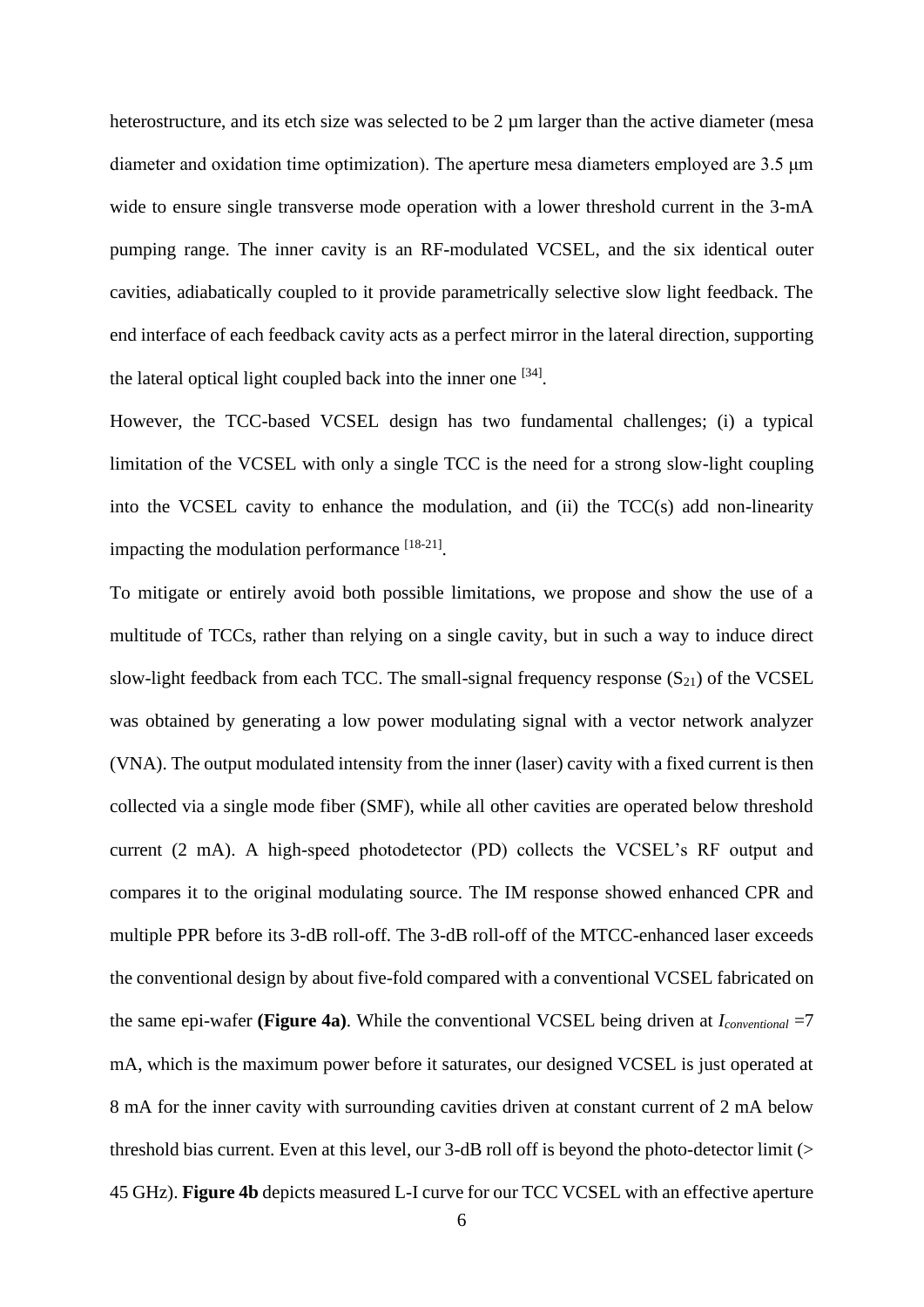size of  $3.5 \times 25 \mu m^2$ , and a conventional VCSEL fabricated on the same epitaxial wafer with an aperture size of  $3\times3 \mu m^2$ . Interestingly, with our hexagonal VCSEL driving more current even beyond the conventional limitation  $(> 7 \text{ mA})$ , output power linearly increases to about 5.5 mW, which is almost triple of its conventional VCSEL. It is also, important to mention that the threshold current of our hexagonal VCSEL can be further reduced via optimization of the oxide layer structure close to conventional VCSEL. Thanks to the Vernier effect in the MTCC VCSEL, even with such a large oxide aperture, a single mode operation with SMSR of > 30 dB (7dB more than conventional VCSEL)  $^{[35]}$  and SNR of > 45 dB are obtained **(Figure 4c)**. Note, that to obtain  $\eta \sim 0.45$  (which potentially provide a 3-dB roll-off  $\sim 100$  GHz), one can design oxide-free VCSELs recently reported by Deppe <sup>[36]</sup>.

## **4. Conclusion**

In conclusion, we propose a novel design of a 980 nm VCSEL adiabatically- and laterally coupled to six hexagonal feedback cavities. Succeeding this approach, we demonstrate a 5-fold higher 3-dB roll-off laser modulation bandwidth (>45 GHz limited by the experimental setup) compared to a non-coupled, conventional design.

This coupled hexagonal VCSEL paradigm shows single-mode operation with SMSR> 30 dB, which is 7 dB higher than conventional VCSELs fabricated on the same epi-wafer. Furthermore, with an SNR of  $> 45$  dB, the peak output power of 5.5 mW is about triple as high compared to the conventional design. Further bandwidth enhancement for the VCSEL with MTCC is the need for a strong slow-light coupling into the modulating cavity. For instance, to obtain *η~0.45*, which potentially provides  $3$ -dB roll-off  $\sim 100$  GHz. This device concept is promising platform for the next generation of optical interconnects.

#### **Funding**

Air Force Office of Scientific Research (AFSOR) Small Business Innovation Research (SBIR) Program (FA9550-19-C-0003).

#### **Acknowledgements**

We thank Dr. Gernot Pomrenke and Dr. Chung-Yi Su for their fruitful discussions.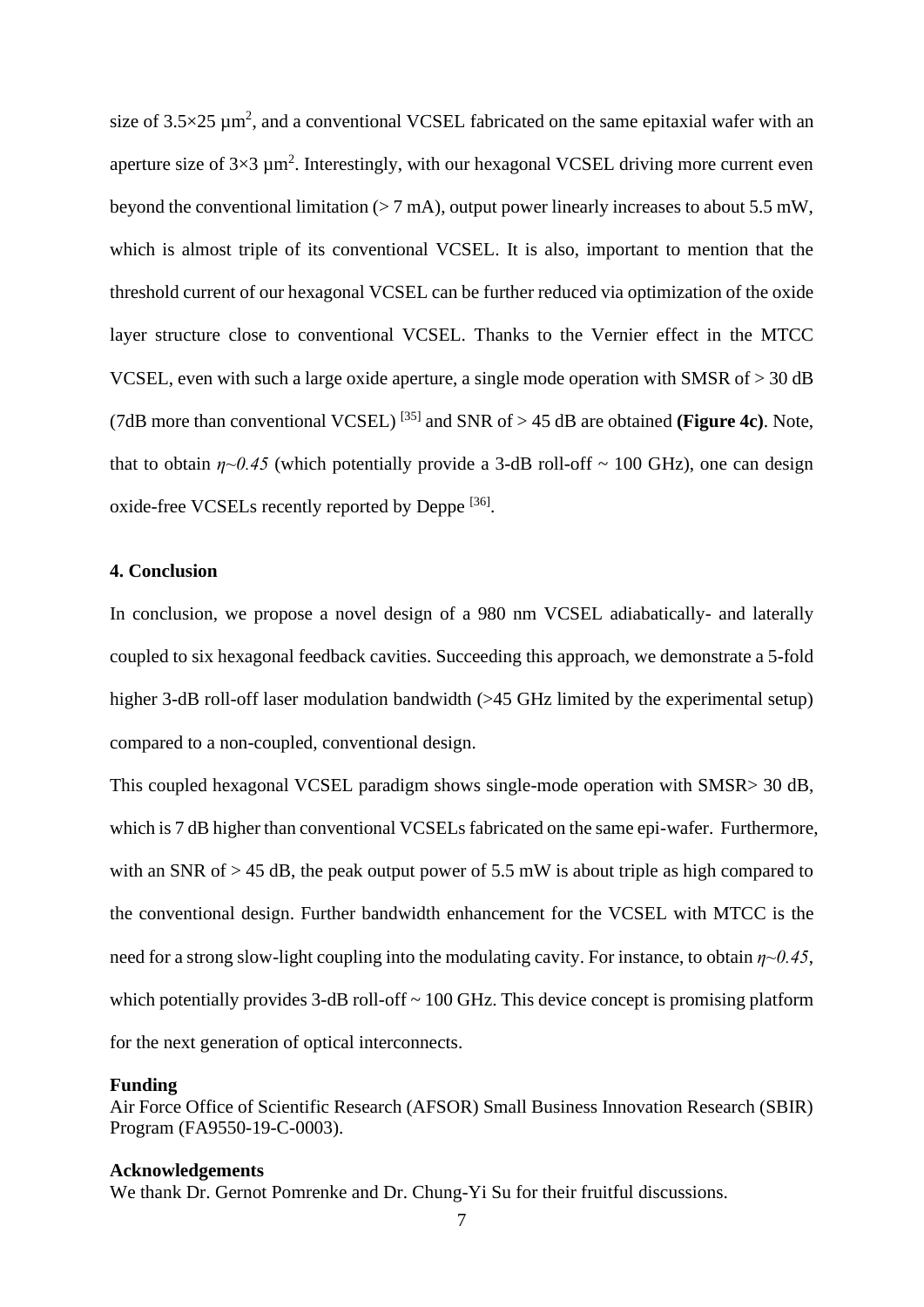#### **References**

[1] K. Iga, *IEEE J. Sel. Top. Quant*. 2000, 6, 1201-1215.

- [2] G. de Valicourt, G. Levaufre, Y. Pointurier, A. L. Liepvre, J.-C. Antona, C. Jany, A. Accard,
- F. Lelarge, D. Make, and G-H. Duan, *J. Lightwave Technol*. 2015, 33, 1608-1616.
- [3] S. Kajiya, K. Ksukamoto, and S. Komaki, *IEICE T. Electron* 1996, 496-500.
- [4] K. Iga, *Jpn. J. Appl. Phys*. 2008**,** 47, 1-10.
- [5] C. P. T. McPolin, J. -S. Bouillard, S. Vilain, A. V. Krasavin, W. Dickson, D. O'Connor, G.
- A. Wurtz, J. Justice, B. Corbett, and A. V. Zayats, *Nat. Commun*. 2016, 7, 12409.
- [6] A. Larsson, *IEEE J. Sel. Top. Quant*. 2011, 17, 1552-1567.
- [7] M. Z. Alam, I. D. Leon, and R. W. Boyd, *Sci.* 2016, 352, 795-797.
- [8] R. Rodes, M. R. Rodes, M. Mueller, B. Li, J. Estaran, J. B. Jensen, T. Gruendl, M.Ortsiefer,
- Ch. Neumeyr, J. Rosskopf, K. J. Larsen, M.-C. Amann, and I. T.
- Monroy, *J. Lightwave Technol*. 2013, 31, 689-695.
- [9] Ch. Choi, L. Lin, Y. Liu, and R. T. Chen, J. Lightwave Technol. **21**, 1531-1535 (2003).
- [10] F. Koyama, *J. Lightwave Technol*. 2006, 24, 4502-4513.
- [11] R. Michalzik, *VCSELs: fundamentals, technology and applications of Vertical-Cavity Surface-Emitting lasers*, (Springer,2012) 577/557.
- [12] L. A. Coldren, S. W. Corzine, and M. L. *Mashanovitch, Diode lasers and photonic integrated circuits*,218 (John Wiley & Son, 2012) p. 260.

[13] C. Wilmsen, H. Temkin and L. A. Coldren, *Vertical-cavity surface-emitting lasers: design, fabrication, characterization, and applications*, 24 (Cambridge University Press, United Kingdom, 2001).

- [14] C. Chen, and K. D. Choquette, *J. Lightwave Technol*. 2010, 28, 1003-1010.
- [15] A. Paraskevopoulos, H. J. Hensel, W. D. Molzow, H. Klein, N. Grote, N. N. Ledentsov,
- V. A. Shchukin, C. Möller, A. R. Kovsh, D. A. Livshits, I. L. Krestnikov, S. S. Mikhrin, P.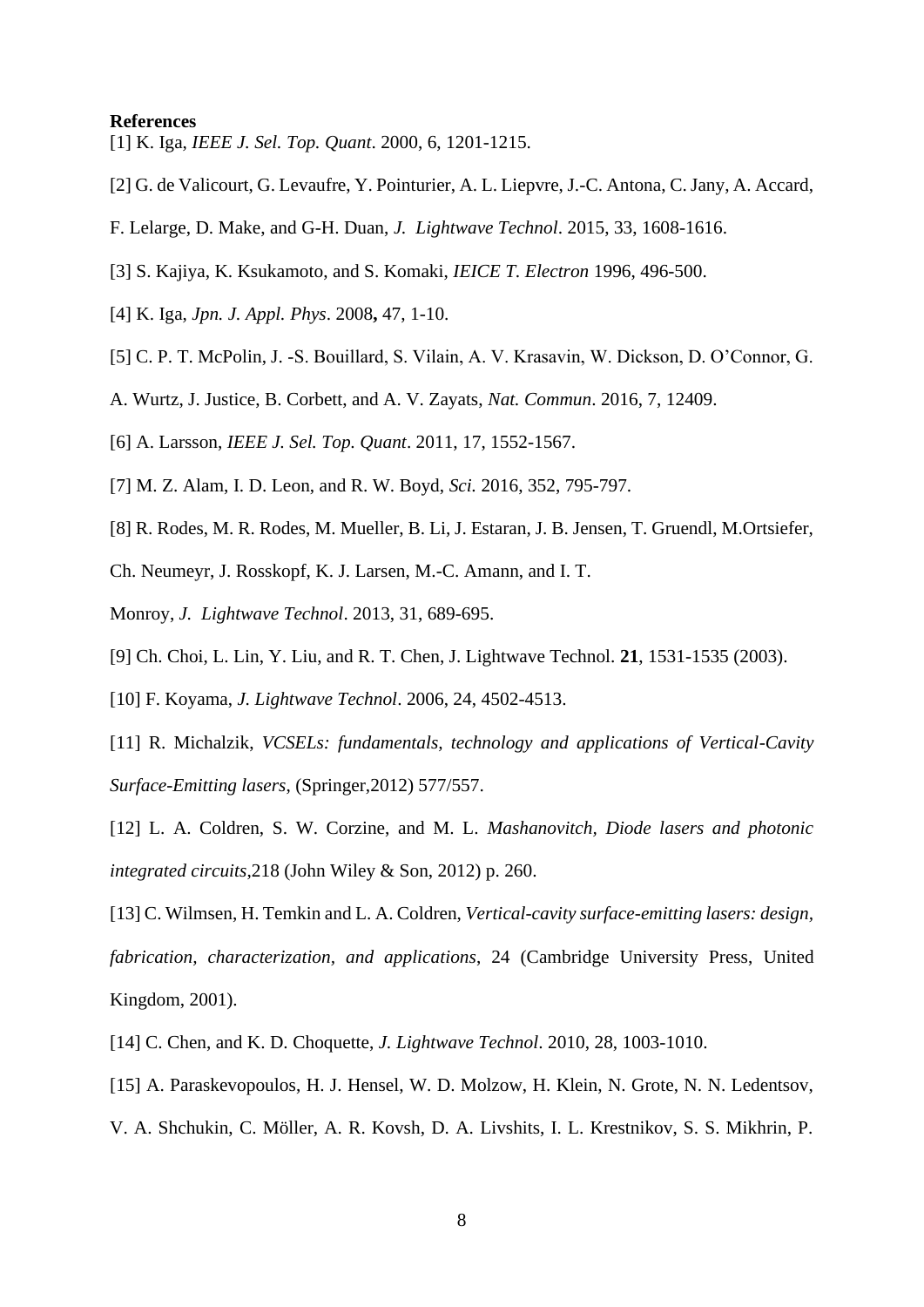Matthijsse, and G. Kuyt, *in OFC Conference and the National Fiber Optic Engineers Conference*, paper PDP22, 2006.

- [16] P. Westbergh, J. S. Gustavsson, B. Kögel, Å. Haglund, and A. Larsson, *IEEE J. Sel. Top. Quant*. 2011, 17, 1603-1613.
- [17] P. Bardella, W. W. Chow, and I. Montrosset, *Photonics* 2016, 3, 4.
- [18] H. Dalir, and F. Koyama, *Appl. Phys. Lett*. 2013, 103, 091109.
- [19] H. Dalir, and F. Koyama, *Appl. Phys. Express,* 2014, 7, 022102.
- [20] Z. Gao, S. T. M. Fryslie, B. J. Thompson, P. Scott Carney, and K. D. Choquette, **Optica** 2017, 4, 323-329.
- [21] S. T. M. Fryslie, M. P. T. Siriani, D. F. Siriani, M. T. Johnson, and K. D. Choquette, *IEEE Photonic Tech. L*. 2015, 27, 415-418.
- [22] Z. Feng, F. Yang, X. Zhang, D. Chen, F. Wei, N. Cheng, Y. Sun, Y. Gui, and H. Cai, *Sci. Rep*. 2018, 8, 13135.
- [23] H. Dave, P. Liao, S. T-M. Fryslie, Z. Gao, B. J. Thompson, A. E. Willner, and K. D. Choquette, *IEEE Photonic Tech. L*. 2019, 31, 173-176.
- [24] N. Li, H. Susanto, B.R. Cemlyn, I. D. Henning, and M. J. Adams, *Sci. Rep*. 2018, 8, 109.
- [25] M. Li, N. Zhang, K. Wang, J. Li, S. Xiao, and Q. Song, *Sci. Rep*. 2015, 5, 13682.
- [26] R. Todt, Th. Jacke, R. Laroy, G. Morthier, and M.-C. Amann, *IEEE Proceeding J. (Optoelectronics)* 2005, 152, 66-71.
- [27] H. R. Ibrahim, M. Ahmed, and F. Koyama, *24th Microoptics Conference (MOC)*, Japan, 300-301 2019.
- [28] E. Heidari, H. Dalir, M. Ahmed, M. H. Teimourpour, V. J. Sorger, and R. T. Chen, Proc. SPIE 11286, Optical Interconnects XX, 112861B (2020).
- [29] H. Dalir, and F. Koyama, *IEICE Electron. Expr*. 2011, 8, 1075-108.
- [30] M. Ahmed, A. Bakry, M. S. Alghamdi, H. Dalir, and F. Koyama, *Opt. Express* 2015, 23, 15365-15371.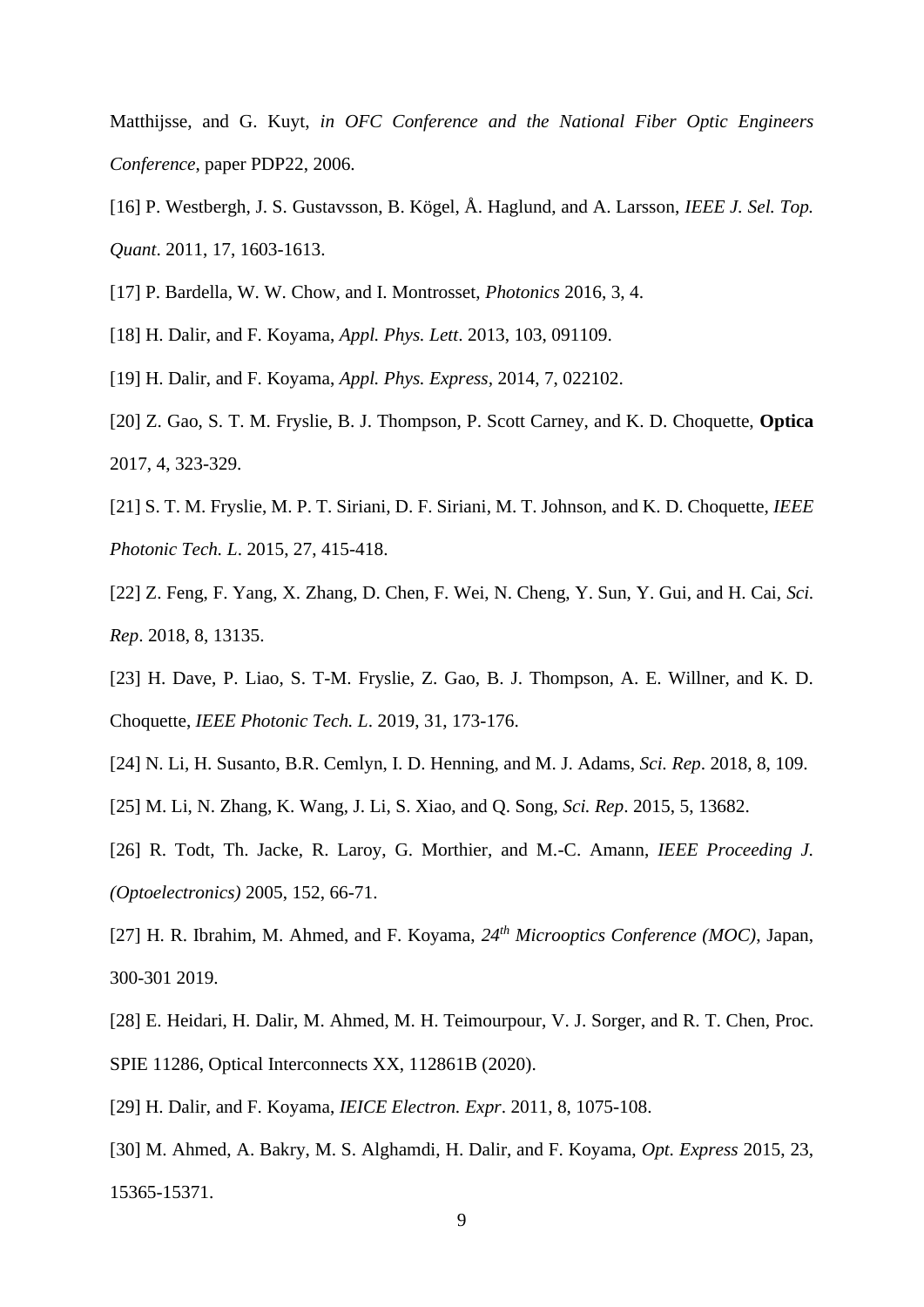- [31] R. Lang, and K. Kobayashi, *IEEE J. Quantum Electron*. 1980, 16, 347-355.
- [32] X. Gu, M. Nakahama, A. Matsutani, M. Ahmed, A. Bakry, and F. Koyama, *Appl. Phys. Express* 2015, 8, 082702.
- [33] K. Iga, *Proc. SPIE* 11263 (VECSELs) X, 1126302, 2020.
- [34] H. Dalir, Y. Takahashi, and F. Koyama, *Opt. Express* 2014**,** 22, 25746-25755.
- [35] K. Iga, F. Koyama, and S. Kinoshita, *IEEE J. Quantum Electron*. 1988, 24, 1845-1855.
- [36] M. Bayat, and D. G. Deppe, *IEEE J. Quantum Electron*. 2020, 56, 1-6.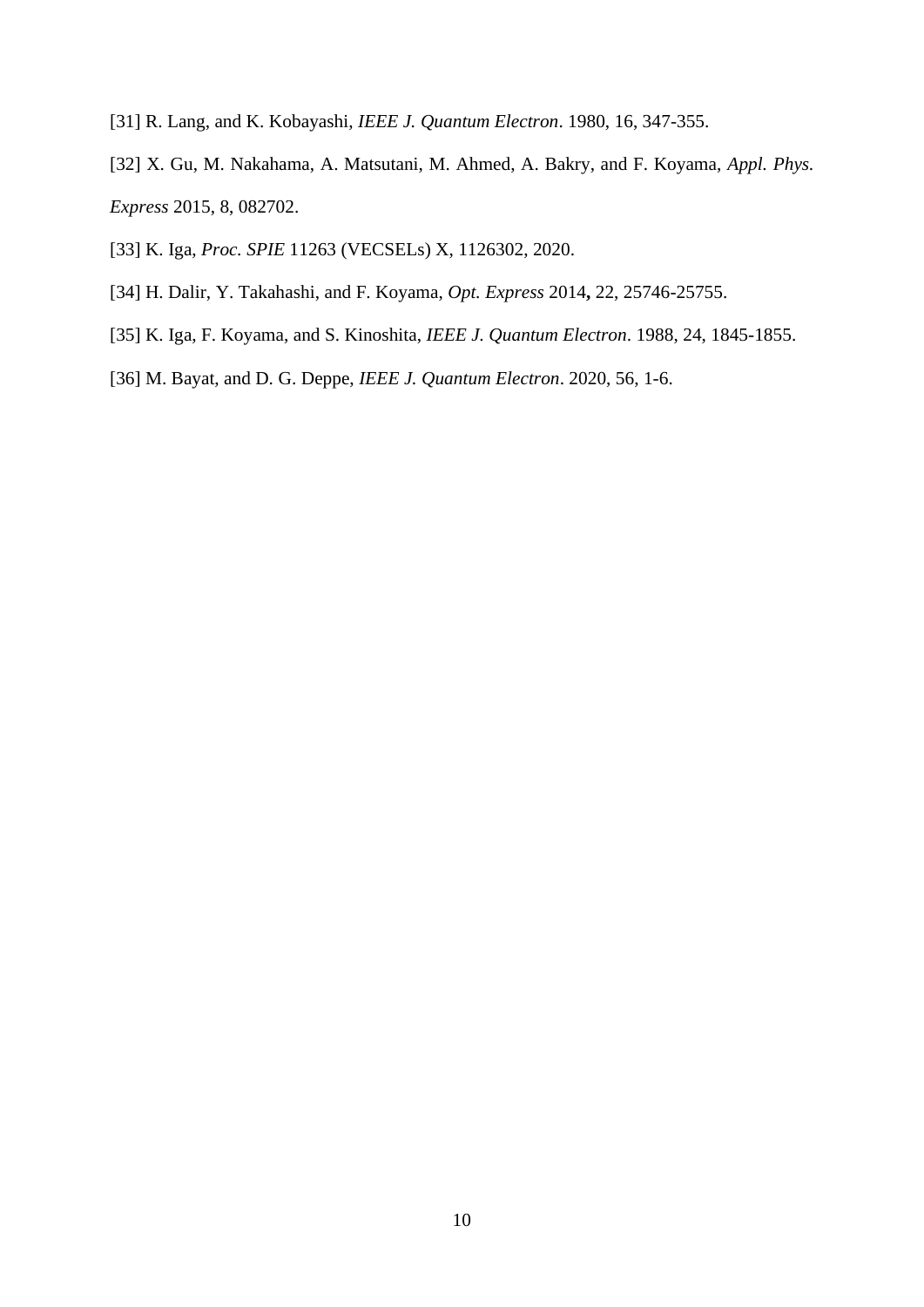

**Figure 1.** Schematic structure of our hexagonal transverse coupled cavity VCSEL (a) Top view, and (b) Cross section view. The six outer cavities are designed to have the same resonant wavelength ω at Ifeedback < Ith. *Ilaser= mIth*. When *Ilaser* increases resonant wavelength red shift like its conventional VCSEL.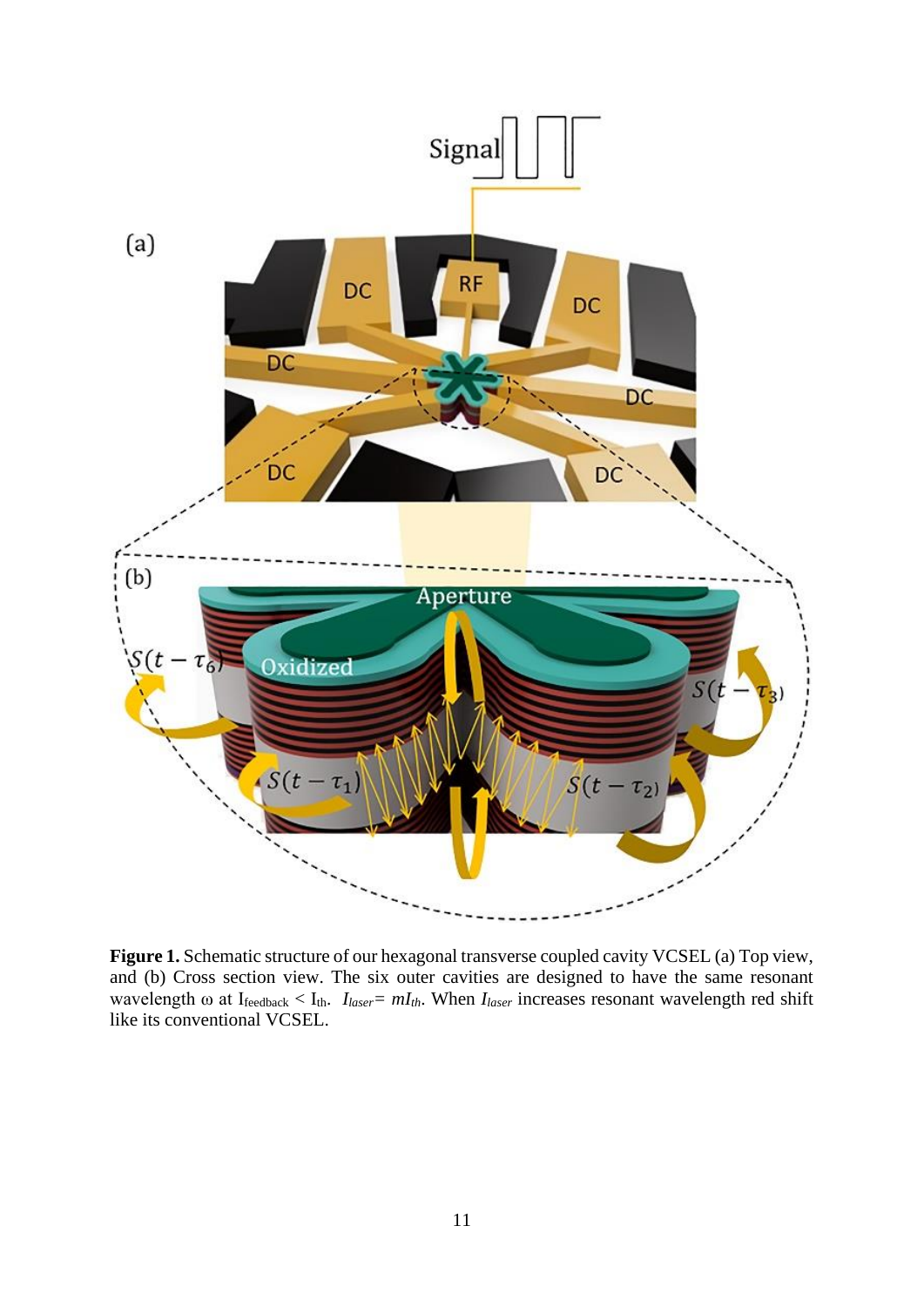

**Figure 2.** The design of hexagonal transverse coupled cavity VCSEL. (a) Small-signal IM response for VCSEL with six identical feedback cavities with length and coupling strength of *Lc*=12  $\mu$ m and  $\eta$ =0.12, respectively. IM response with a robust feedback system ( $\eta$ =0.12) provides 3-dB roll-off more than 42 GHz (Equation 1 and Equation 2). Conventional VCSEL fabricated on the same epi-wafer with 3-dB roll off ~9 GHz is shown for comparison  $(\eta=0)$ , (b) Shows the 3-dB modulation bandwidth versus coupling strength (*η*). The 3-dB roll-off can exceed 100 GHz via further increasing the coupling strength to η=0.45. Note, the increased of the coupling strength directly affects the stability of the laser, and (c) shows output power as a function of bias current of the inner cavity. The black line with a triangle symbol indicates the L-I curve of a conventional VCSEL with an aperture size of  $3 \times 3 \mu m^2$ . The Red and Blue curves are for MTCC VCSEL with six identical feedback cavities and *LC*=12 µm. It is noted that linearity of the L-I curve deteriorates as coupling strength increases from  $\eta$ =0.12 to 0.3. Also, there is a trade-off between wall-plug efficiency and kinks in the L-I curve.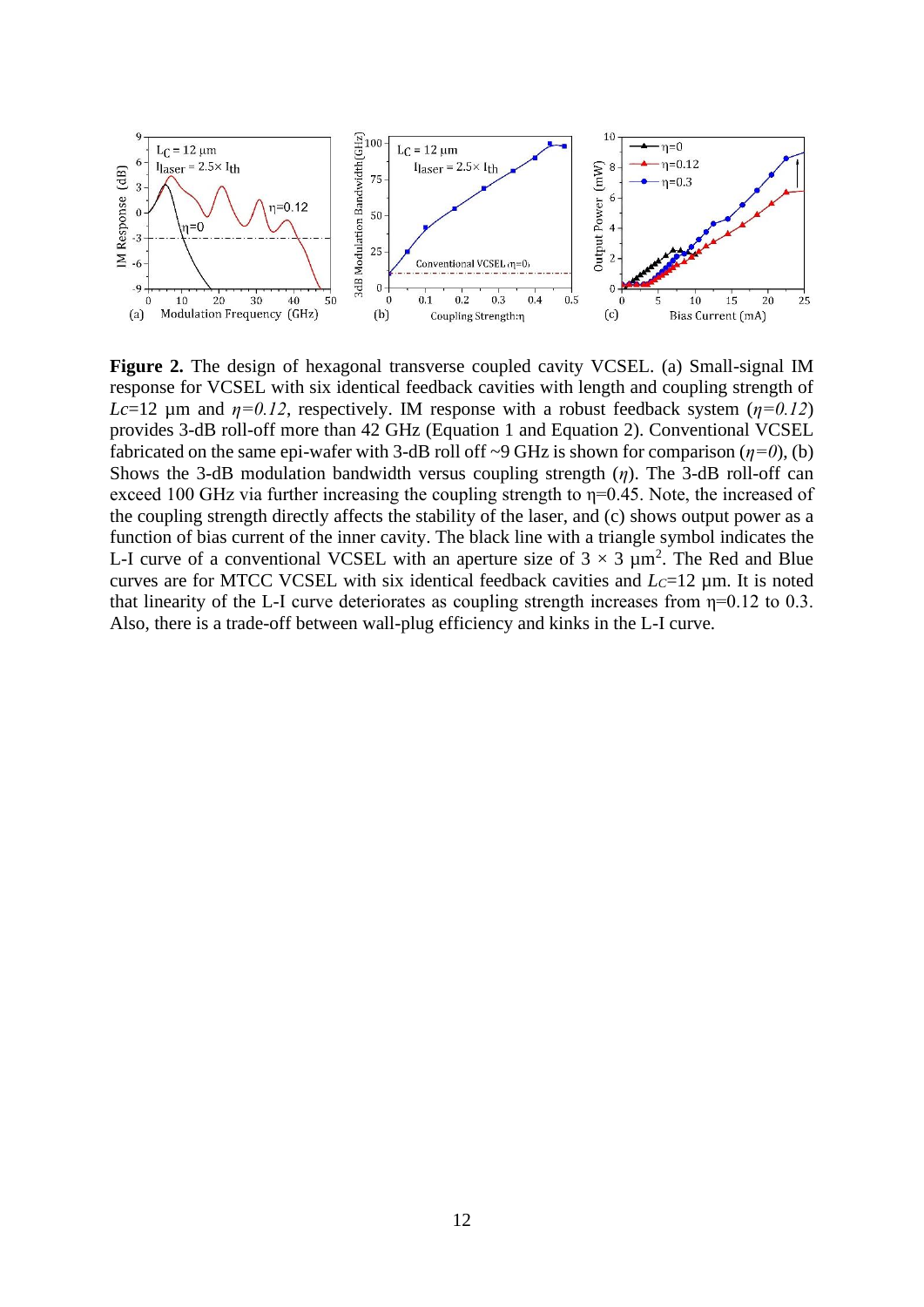

Figure 3. (a) The top-view false optical microscopic image of the fabricated MTCC VCSEL with aperture size of  $3.5 \times 3.5 \mu m^2$  for inner cavity and six identical feedback, each with a length of 12 um. With an aim to achieve high power, single-mode operation, the Vernier effect in lateral integration in a VCSEL can be utilized to form a larger aperture size and hence, more gain medium  $^{[25,26]}$ , and (b) our calibrated 45 GHz small signal measurement setup.